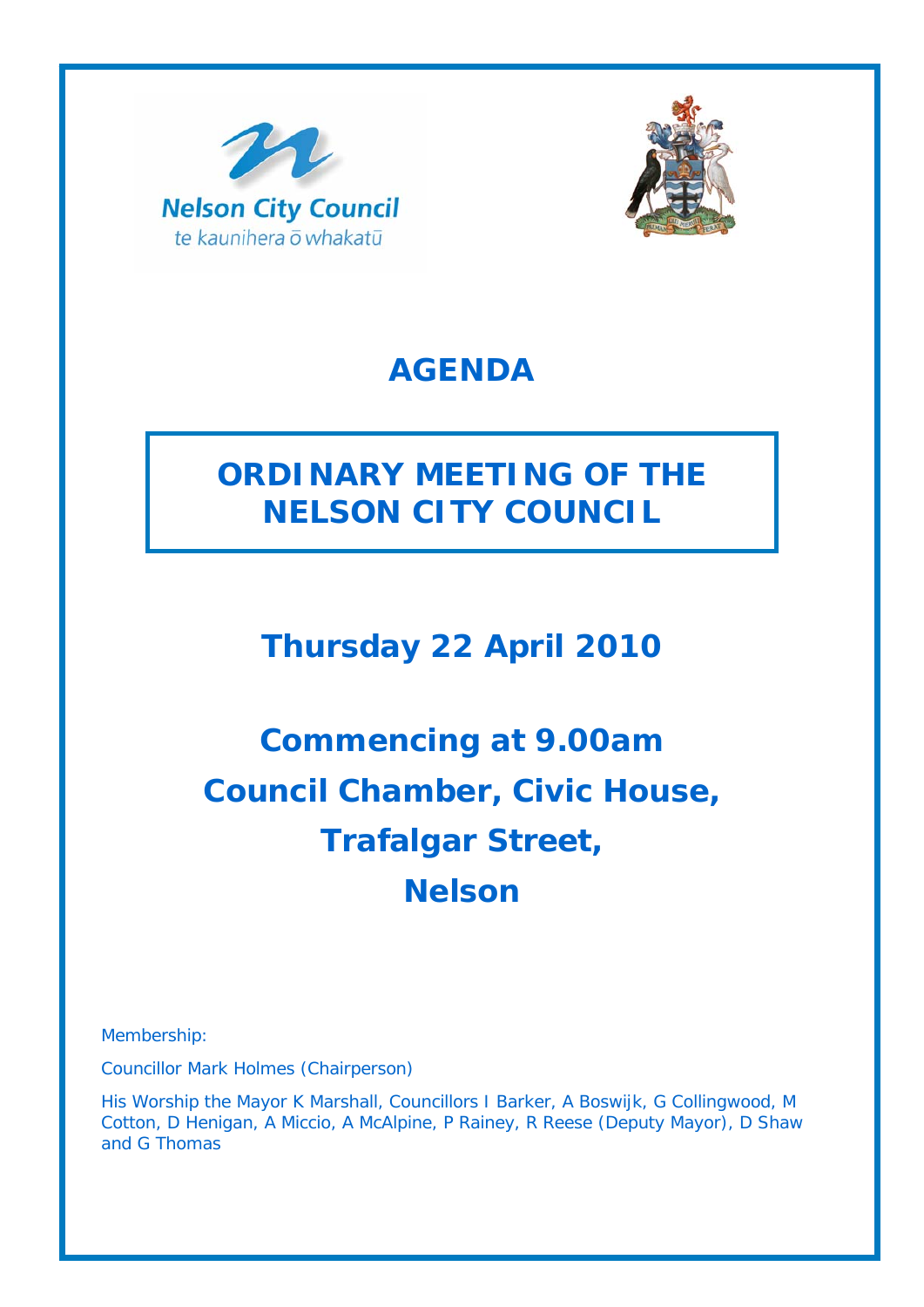## **B U S I N E S S**

**As set out below** 

| <b>Nelson City Council</b><br>905522 |                                                                                                                                                             | 22 April 2010        |
|--------------------------------------|-------------------------------------------------------------------------------------------------------------------------------------------------------------|----------------------|
|                                      |                                                                                                                                                             | Refer to<br>Page No. |
|                                      | <b>APOLOGIES</b>                                                                                                                                            |                      |
| <b>OPENING PRAYER</b>                |                                                                                                                                                             |                      |
|                                      |                                                                                                                                                             |                      |
| 1.0                                  | <b>PUBLIC FORUM</b>                                                                                                                                         |                      |
| 1.1                                  | <b>Tuatara Trust</b>                                                                                                                                        |                      |
|                                      | Michael Brown of the Trust will present an outline of its work.                                                                                             |                      |
| 1.2                                  | Marsden Valley Cemetery-Returned Servicemen and<br><b>Servicewomen Plot-Memorial Dedication Proposal</b>                                                    | $1 - 10$             |
|                                      | Mr Mason Robinson will present a proposal to Council.                                                                                                       |                      |
| 2.0                                  | <b>CONFIRMATION OF MINUTES - 8 APRIL 2010</b>                                                                                                               | $11 - 18$            |
|                                      | Document number 899979                                                                                                                                      |                      |
|                                      | Recommendation                                                                                                                                              |                      |
|                                      | <b>THAT</b> the minutes of the ordinary meeting of the<br>Nelson City Council, held on Thursday 8 April<br>2010, be confirmed as a true and correct record. |                      |
| 3.0                                  | <b>REPORTS PERFORMANCE</b>                                                                                                                                  |                      |
| 3.1                                  | <b>Nelson/Tasman Business Trust</b>                                                                                                                         | $19 - 45$            |
|                                      | Report number 907327                                                                                                                                        |                      |
|                                      | Note: Trustee Lynne Harrison and Manager Sarah Holmes from<br>the Nelson/Tasman Business Trust Board will be in attendance at<br>9.30am.                    |                      |
| 3.2                                  | The Bishop Suter Trust Board 2009/10 Statement of<br><b>Intent and 2009/10 Half Yearly Report</b>                                                           | 46-80                |
|                                      | Report number 905654                                                                                                                                        |                      |
|                                      | Note:<br>Deputy Chairperson Donna Hiser and Director Julie<br>Catchpole from the Bishop Suter Trust Board, will be in<br>attendance at 10.45am.             |                      |
| 4.0                                  | <b>REPORTS POLITICAL</b>                                                                                                                                    |                      |
| 4.1                                  | <b>Electoral System - Triennial Election 2010</b>                                                                                                           | 81-84                |
|                                      | Report number 904764                                                                                                                                        |                      |
|                                      | The Electoral Officer, Mr Warrick Lampp will be attending the<br>meeting at 11.00am.                                                                        |                      |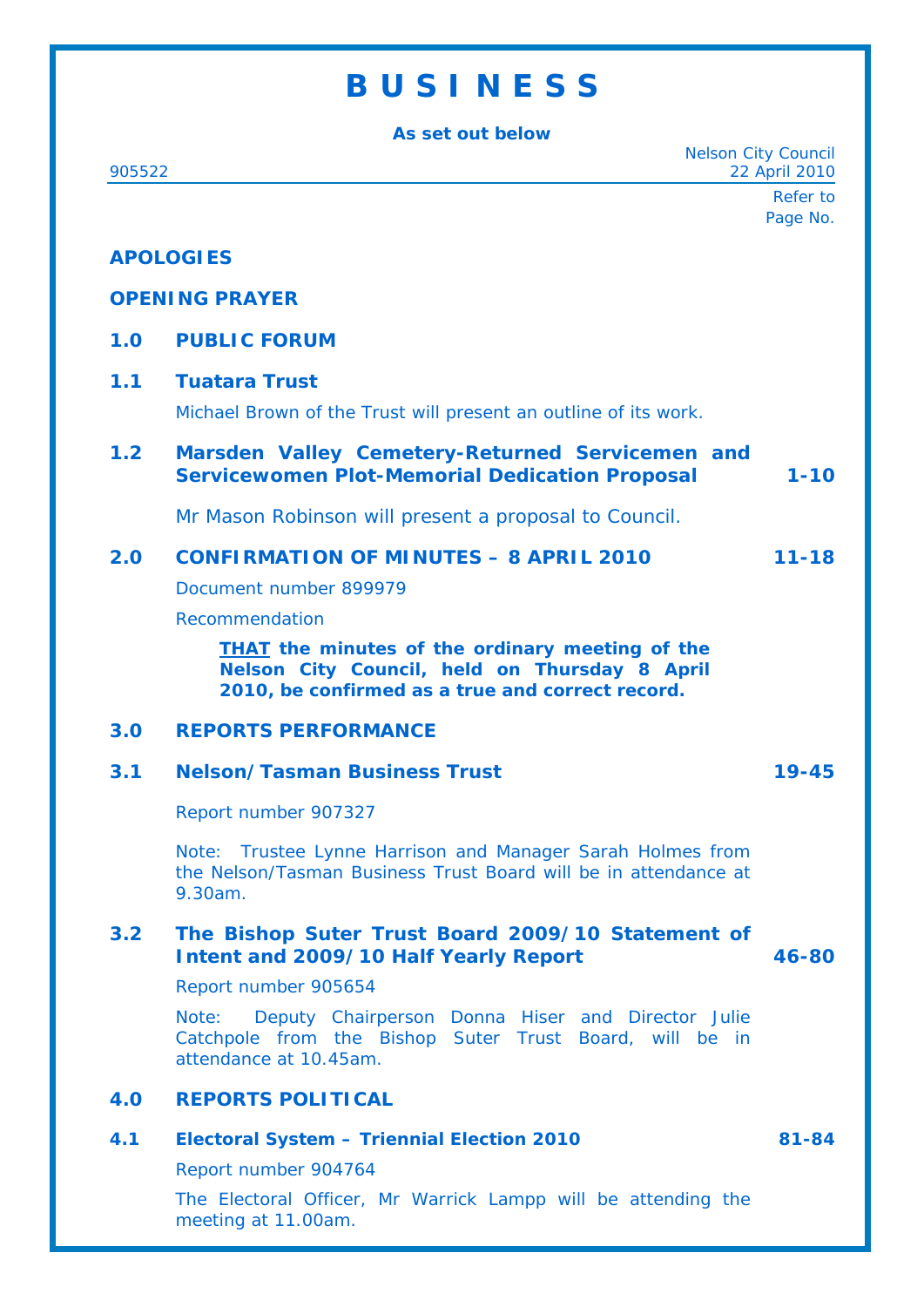#### **5.0 REPORTS PRIORITY**

#### **5.1 Nelson Performing Arts and Conference Centre – Discussion on Process and Site Evaluation**

Note: A report will be circulated prior to the meeting dependant on the outcomes of the Workshop on Tuesday 20 April.

#### **6.0 REPORTS POLICY**

#### **6.1 Te Tau Ihu Treaty Settlement: River and Freshwater Redress 85-90**

Report number 907458

#### **7.0 REPORTS FROM COMMITTEES**

#### **7.1 Plan Change Committee – 7 April 2010 91-93**

Report number 904912

Recommendation

*THAT the minutes of the meeting of the Plan Change Committee held on Tuesday 7 April 2010 be received.* 

### **8.0 PUBLIC EXCLUDED BUSINESS**

#### **8.1 Exclusion of the Public**

Recommendation

*THAT the public be excluded from the following parts of the proceedings of this meeting in accordance with section 48(1)(a) of the Local Government Official Information and Meetings Act 1987 on the grounds that the public conduct of this part of the proceedings of the meeting would be likely to result in the disclosure of information for which good reason for withholding exists.* 

- *i) Nelson City Council, Public Excluded Minutes – 7 April 2010*
- *ii) Nelson Performing Arts and Conference Centre – Discussion on Process and Site Evaluation*

#### *Reasons:*

*To enable the Council to carry out negotiations or commercial activities without prejudice or disadvantage; or* 

*To protect information where the making available of the information would unreasonably prejudice the commercial position of the person who is the subject of the information"; or* 

*To protect the privacy of natural persons.*